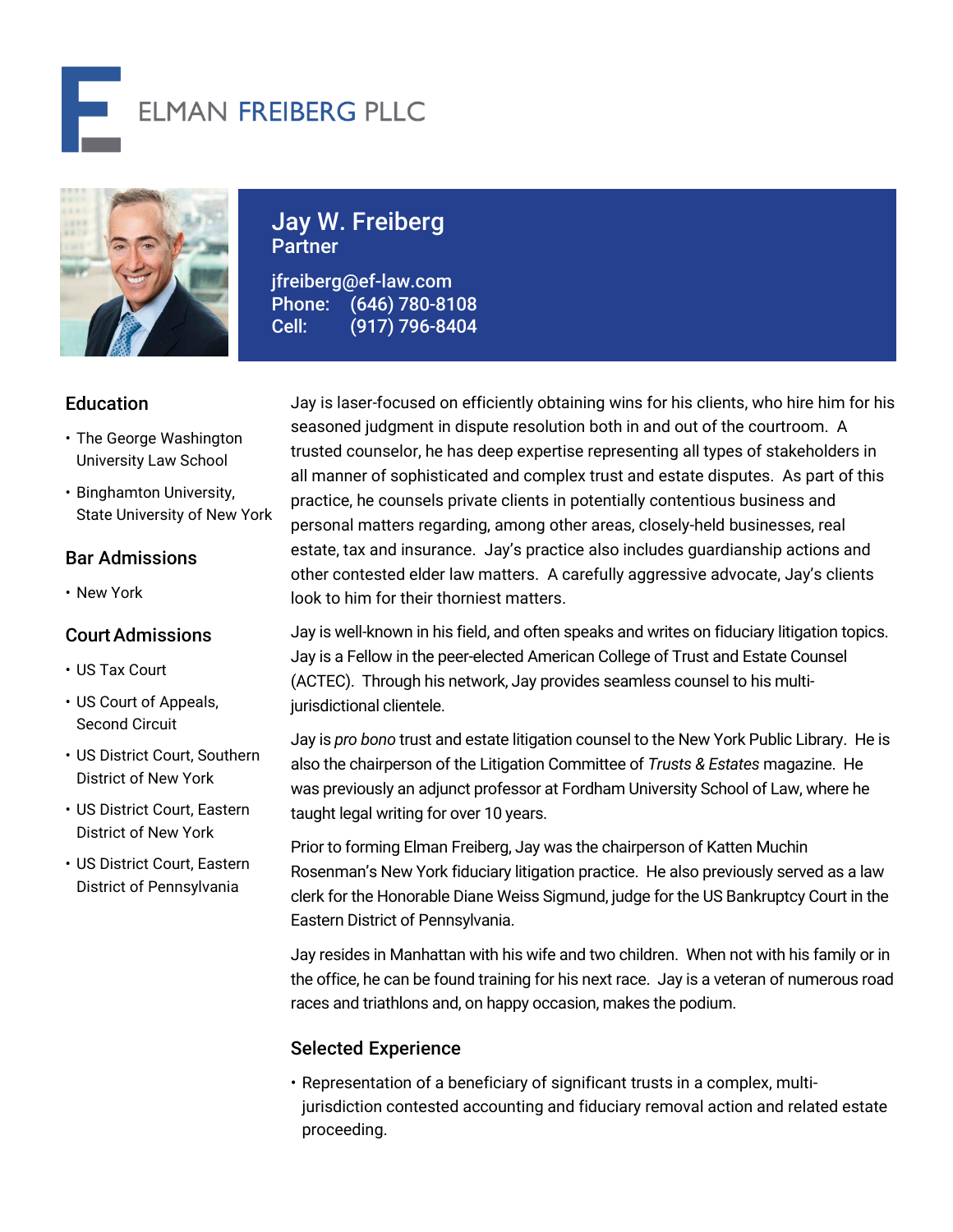# Jay W. Freiberg continued



### Selected Experience continued

- Defense of a national trust company, as trustee, in US Tax Court and US District Court regarding penalties and judgments levied against businesses previously owned by the trust settlor.
- Representation of beneficiaries of an offshore trust in multi-party proceedings seeking termination of the trust.
- Representation of a trustee tasked with the workout of numerous defaulted real estate loans.
- Defense of several closely held Delaware entities in litigation against a UK hedge fund and a UK court-appointed receiver regarding allegedly fraudulent loans made to the Delaware entities.
- Representation of a private real estate lender in a multi-jurisdiction promissory note litigation.
- Representation of a fiduciary and beneficiary of a substantial trust involved in an intra-family dispute regarding numerous closely held businesses and family limited partnerships.
- Representation of a fiduciary in the settlement of numerous disputes arising from an estate and trusts with significant real estate and art holdings located in several foreign jurisdictions.
- Defense of a registered broker in FINRA and state inquiries and a civil action alleging, among other things, breach of fiduciary duty, negligence, fraud and churning.

# Thought Leadership

- Recognized by *Super Lawyers* for Estate & Trust Litigation
- Recognized by *New York Law Journal* and *New York Magazine* as a Top-Rated Trusts and Estates Lawyer
- Chairperson, Litigation Committee, *Trusts & Estates* magazine

## Memberships

- Fellow, The American College of Trust and Estate Counsel
- New York City Bar, Member of Trusts, Estates & Surrogate's Courts Committee
- American Bar Association, Real Property, Trusts and Estates Law Section, Probate & Fiduciary Litigation Committee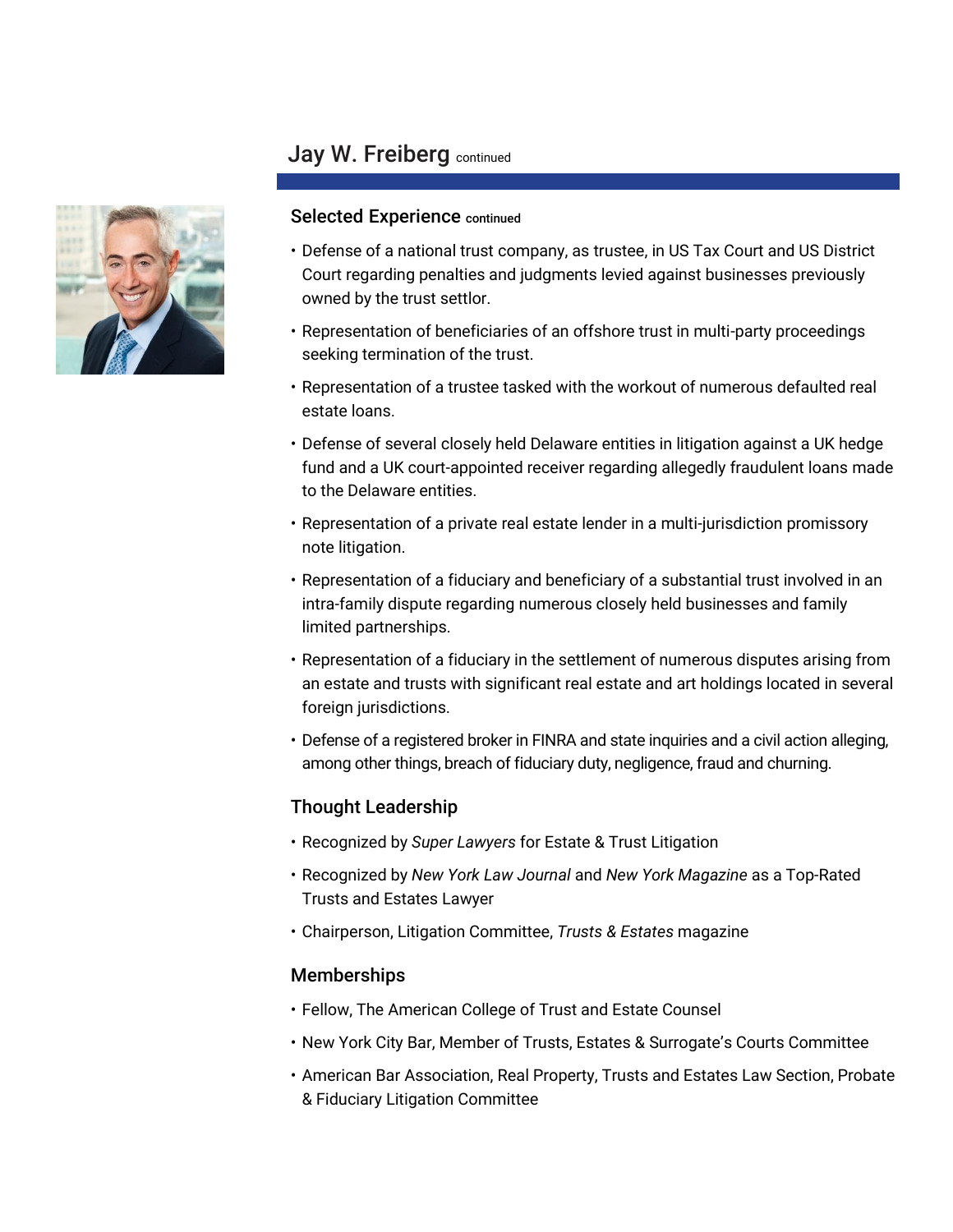# Jay W. Freiberg continued

### Memberships continued

- New York State Bar Association, Commercial and Federal Litigation Section, Trusts and Estates Law Section, Litigation Committee
- Yale Club Insurance Group

### Speaking Engagements & Presentations

- Presenter | Trust Owned Businesses Who's the Boss? | Cambridge Forum on Private Wealth Litigation (May 2022)
- Author | *The Probate Exception - We're Not Just in State Court Anymore* | *Trusts & Estates* Magazine (May 2022)
- Presenter | A Primer on the Trustee Intake Process (And Beyond) From a Litigator's Point of View | *Trusts & Estates* Virtual Forum (November 2021)
- Presenter | Avoiding Litigation in Directed Trusts | South Dakota Trust Association Fall Forum (October 2021)
- Author | *Wealth Advisors as Life Insurance Trustee—a Good Idea?* | *NYSBA Trusts and Estates Law Section Journal* (2021 | Vol. 54 | No. 2)
- Author | *When an* In Terrorem *Hits the Interstate* | *Trusts & Estates* Magazine (May 2021)
- Author | *Litigating an Undue Influence Case* | *Trusts & Estates* Magazine (December 2020)
- Presenter | Litigation Avoidance Techniques For CPA's Serving As Trustees | New York State Society of CPA's (December 2020)
- Presenter | Trust Assets in Divorce Proceedings: Within Reach or a Bridge too Far? | American Bar Association Family Law Section | 2020 Fall CLE Conference (October 2020)
- Presenter | The Fuzzy Line Between Influence and Undue Influence | Cambridge Forum on Private Wealth Litigation (September 2020)
- Presenter | Litigating Trust and Estate Disputes in Florida v. New York | Palm Beach County Bar Association CLE (March 2020)
- Presenter | Joint Representations: Efficient, but at What Cost? | Cambridge Forum on Private Wealth Litigation (April 2019)
- Presenter | Litigation Avoidance for Trustees | Estate Planning Council of New York City (January 2019)